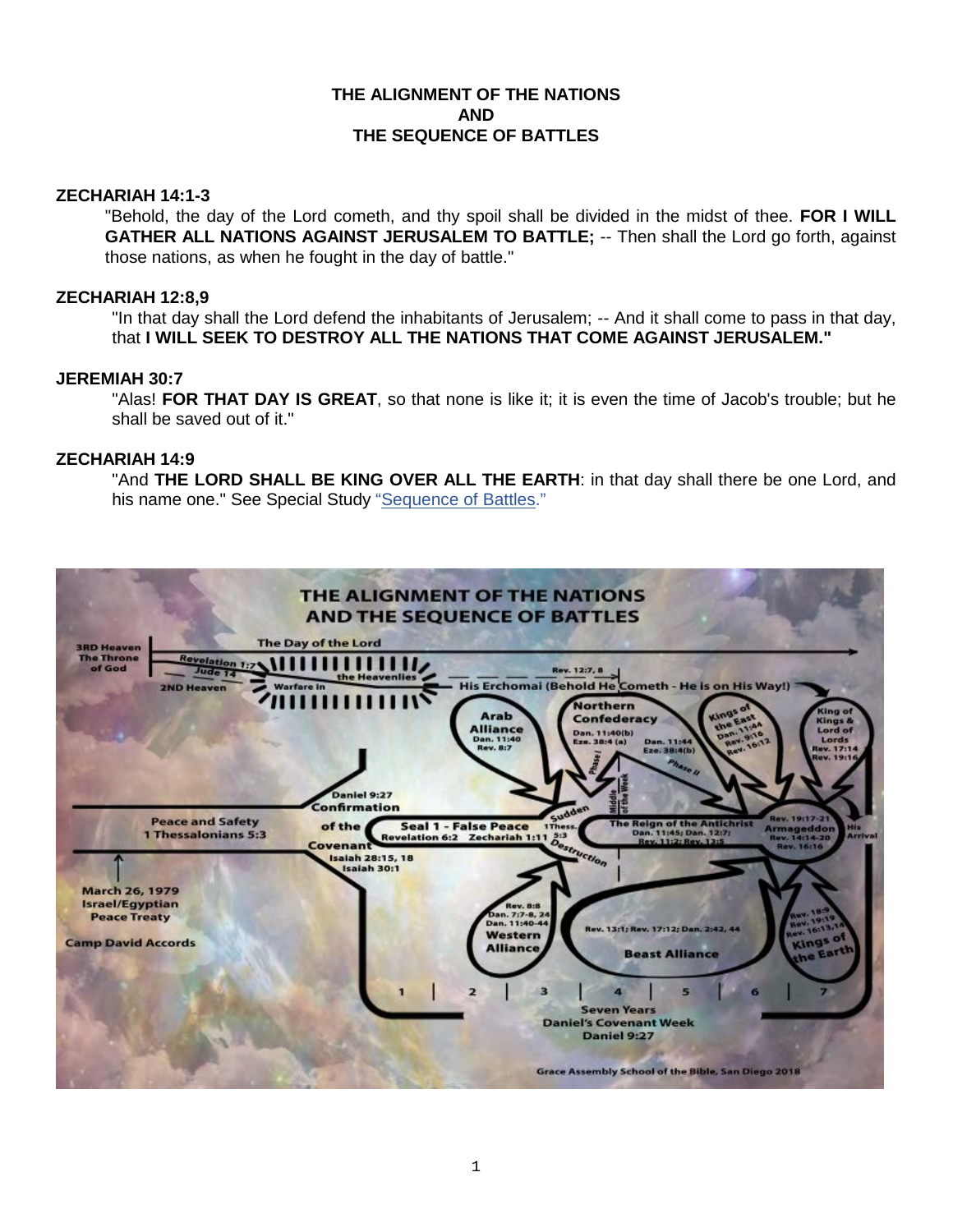## **THE ALIGNMENT OF THE NATIONS AND THE SEQUENCE OF BATTLES**

See Special Study ["Covenant Week."](https://graceassemblysandiego.info/wp-content/uploads/CovenantWeekopt.pdf)



## **1. CONFIRMATION OF THE COVENANT** - DAN 9:27.

"And he (the Antichrist) shall confirm (Hebrew-gabar, with strength militarily) the covenant (peace treaty -- probably the March 26,1979 Camp David Accords) with many for one week(seven years)."

- ISA 30:1 Warning against this covenant. "Woe to them that go down to Egypt for help; and stay on horses, and trust in chariots, because they are many; and in horsemen, because they are very strong; but THEY LOOK NOT UNTO THE HOLY ONE OF ISRAEL, NEITHER SEEK THE LORD!"
- ISA 28:15 "We (the Jews) have made a covenant with death, and with hell"
- ISA 28:18 "And your covenant with death shall be disannulled, and your agreement with hell shall not stand"

## **2. FIRST, PEACE AND SAFETY** - I THESS. 5:3.

"For when they shall say (or ask for), Peace and safety; then sudden destruction cometh"

- ZECH 1:11 "All the earth sitteth still, and is at rest."
- REV 6:2 SEAL 1, FALSE PEACE.

"Behold, a white horse: and he that sat on him had a bow; and a crown was given unto him: and he went forth conquering and to conquer."

• DAN 11:39 "he shall divide the land for gain." or simply, "he shall bring about a comprehensive peace agreement thru personal diplomacy."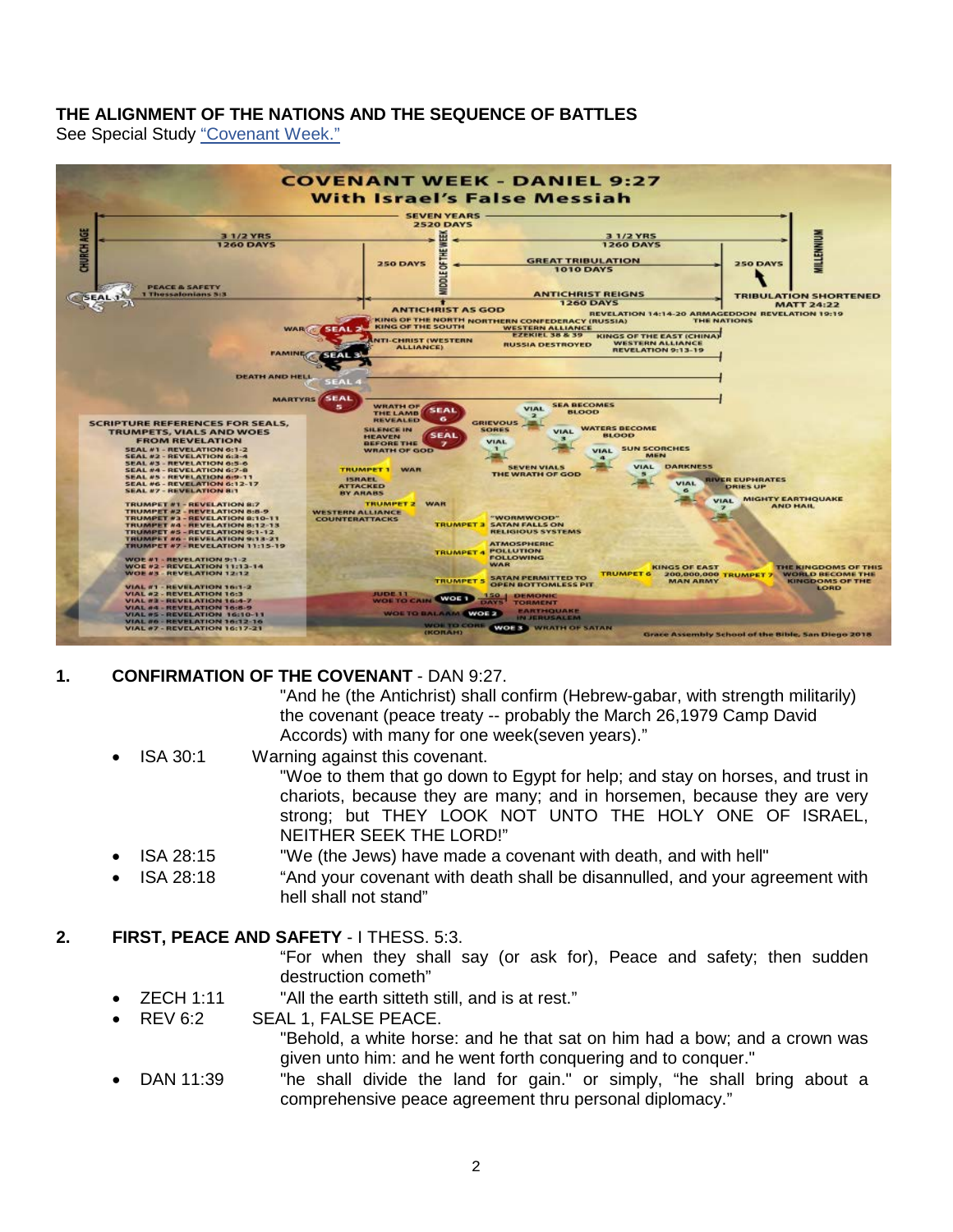# **3. THEN, SUDDEN DESTRUCTION** - I THESS 5:3.

"For when they shall say, Peace and safety; then sudden destruction cometh upon them, as travail upon a woman with child; and they shall not escape."

- ZECH 1:15 "And I am very sore displeased with the heathen that are at ease"
- ZECH 6:1-8 THE FOUR WAR CHARIOTS.
	- "behold, there came four (war) chariots out from between two mountains; and the mountains were mountains of brass (judgement)."
- REV 6:4 SEAL 2, WAR. "And there went out another horse that was red: and power was given to him that sat thereon to take PEACE FROM THE EARTH, and that they should kill one another: and there was given unto him a great sword."

# **4. ARAB ALLIANCE - ATTACKS ISRAEL AND HER GUARANTOR.**

- "And at the time of the end shall the king of the south (EGYPT) push at him:"
- DAN 11:40 "and the king of the north (SYRIA) shall come against him like a whirlwind,"
- DAN 11:40-45 "him he" is the ANTICHRIST.
- REV 8:7 THE FIRST TRUMPET JUDGMENT. "hail and fire mingled with blood (WAR), and they were cast upon the earth (PALESTINE)."

# **5. NORTHERN CONFEDERACY** - PHASE I, RUSSIA SUPPORTS ARABS.

- DAN 11:40 "with chariots (tanks), and with horsemen (troopcarriors), and with many ships.'
- EZE 38:4(a) "And I will turn thee (RUSSIA) back (retreat in defeat)."

# **6. WESTERN ALLIANCE** - COUNTERATTACKS.

- DAN 11:40-44 "and he (ANTICHRIST) shall enter into the countries, and shall overflow and pass over. He shall enter also into the glorious land, and many countries shall be overthrown: -- the land of Egypt shall not escape.-- the Libyans and Ethiopians shall be at his steps (borders). -- he shall go forth with great fury to destroy, and utterly to make away many."
- REV 8:8 THE SECOND TRUMPET JUDGMENT. "a great mountain (WESTERN ALLIANCE – the United States) burning with fire was cast into the sea (Gentile nations): and the third part of the sea became blood (war).
- DAN 7:7-8 "behold a fourth beast, dreadful and terrible, and strong exceedingly; -- and it had ten horns (European Common Market -- part of the WESTERN ALLIANCE). I Considered the horns, and, behold, there came up among them another little horn (the United States - the leader of the WESTERN ALLIANCE), before whom there were three of the first horns plucked up by the roots (war within the WESTERN ALLIANCE):"

# **7. RESULTS OF SUDDEN DESTRUCTION.**

- DAN 11:41 "many countries shall be overthrown:"<br>• ISA 17:1 "Behold. Damascus (capital of SYRIA)
- "Behold, Damascus (capital of SYRIA) is taken away from being a city, and it shall be a ruinous heap."
- EZE 29:9,11 "And the land of EGYPT shall be desolate and waste; -- No foot of man shall pass through it, nor foot of beast shall pass through it, neither shall it be inhabited forty years."
- REV 6:5-8 SEALS 3 and 4, FAMINE AND DEATH.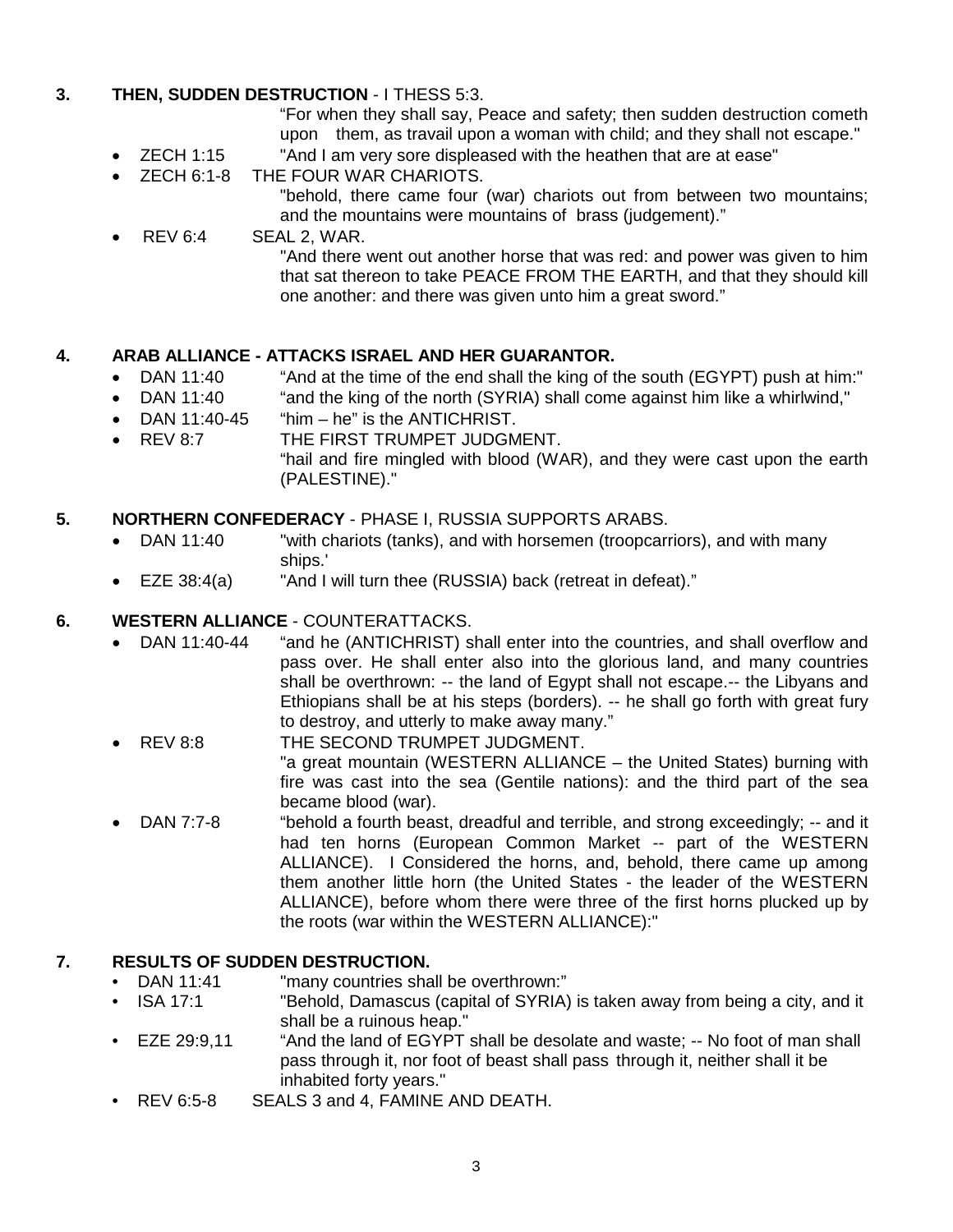"And when he had opened the third seal, I heard the third beast say, come and see. And I beheld and lo a black horse; and he that sat on him had a pair of balances in his hand. And I heard a voice in the midst of the four beasts say, A measure of wheat for a penny, and three measures of barley for a penny ; and see thou hurt not the oil and the wine. And when he had opened the fourth seal, I heard the voice of the fourth beast say, Come and see. And I looked, and behold a pale horse; and his name that sat on him was Death, and Hell followed with him. And power was given unto them over the fourth part of the earth, to kill with the sword, and with hunger, and with death, and with the beast of the earth."

#### **8. THE REIGN OF THE ANTICHRIST. THE SEAT OF HIS GOVERNMENT.**

- DAN 11:45 "And he (ANTICHRIST) shall plant the tabernacles of his palace between the seas in the glorious holy mountain (JERUSALEM);"
- II Thess 2:4 "so that he as God sitteth in the temple of God, shewing himself that he is God."

## **THE LENGTH OF TIME OF HIS REIGN.**

- DAN 12:7 "it shall be for a time, times, and a half (3 1/2 years)."
- "and the holy city shall they (GENTILES and the ANTICHRIST) tread under foot forty and two months (3 1/2 years)."
- REV 13:5  $\degree$  "and power was given unto him to continue forty and two months  $(3\frac{1}{2})$ years)."

# **9. BEAST ALLIANCE.**

- "And I -- saw a beast rise up out of the sea, having seven heads and ten horns"
- REV 17:12 "And the ten horns which thou sawest are ten kings, which have received no kingdom as yet; but receive power as kings one hour with the beast."
- DAN 2:42,44 "And as the toes of the feet were part of iron, and part of clay, so the kingdom shall be partly strong and partly broken. -- And in the days of these kings shall the God of heaven set up a kingdom, which shall never be destroyed"

# **10. NORTHERN CONFEDERACY** - **PHASE II RUSSIA SENDS HER ARMY.**

- DAN 11:44 "But tidings -- out of the NORTH shall trouble him (ANTICHRIST-)."
- EZE 38:4(b) "And I will -- pothooks into thy jaws, and I will bring thee forth, and all thine army."

# **WHO WILL BE BROUGHT FORTH?**

- JER 50:3,9,41, "For out of the NORTH there cometh up a nation (RUSSIA) against
	- 42 her (BABYLON-the UNITED STATES), which shall make her land desolate, -- For, lo. I will raise and cause to come up against Babylon an assembly of great nations (WARSAW PACT) from the NORTH country: -- Behold, a people shall come from the NORTH, and a great nation (RUSSIA), and many kings shall be raised up from the coasts of the earth -- like a man to the battle, against thee, O daughter Babylon (UNITED STATES).

# • EZE 38:2-6 The NORTHERN CONFEDERACY is made up of the following nations:

The Warsaw Pact:

Russia, Bulgaria, Czechoslovakia, East Germany, Hungary, Poland, Romania.

Other Nations:

Persia - Iran, part of Pakistan and Iraq. **Ethiopia**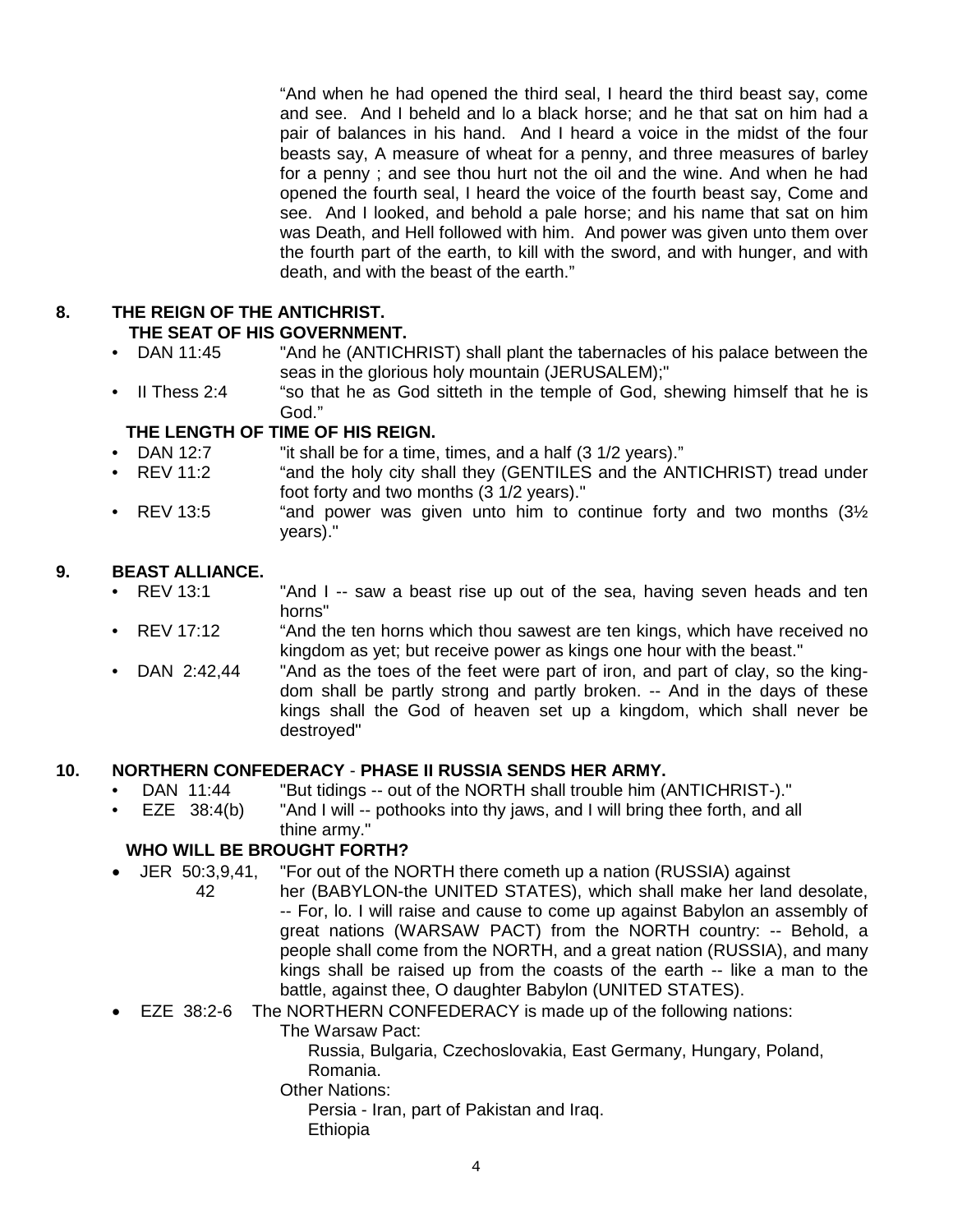Libya

Togarmah - Turkey and Syria.

(Refer to Addendum for further description.)

# **WHAT ARE THEY LIKE?**

- EZE 38:15 "a great company, and a mighty army."
- JOEL 2:2-10 "a great people and a strong; there hath not been ever the like, neither shall be any more after it, even to the years of many generations, A fire devoureth before them -- and nothing shall escape them. -- Like the noise of chariots on the tops of mountains shall they leap helicopters), -- a strong people set in battle array. -- The earth shall quake before them; the heavens shall tremble: the sun and the moon shall be dark, and the stars withdraw their shining."
- JER 50:41,42 "Behold, a people shall come from the NORTH, and a great nation, -- They shall hold the bow and the lance; they are cruel, and will not shew mercy: their voice shall roar like the sea."

## **WHAT WILL HAPPEN TO THEM?**

- EZE. 38:18- "And it shall come to pass at the same time when Gog shall come 39:6 against the land of Israel, saith the Lord God, that my fury shall come up in my face. -- Surely in. that day there shall be a great shaking in the land of Israel; -- and the mountains shall be thrown down -- And I will call for a sword against him -- and I will plead against him with pestilence and with blood; and I will rain upon him, and upon his bands, and upon the many people that are with him an overflowing rain and great hailstones, fire, and brimstone. -- And I will turn thee back and leave but the sixth part of thee. -- -Thou shalt fall upon the mountains of Israel, thou, and all thy bands -- And I will send a fire on Magog (RUSSIA)."
- JOEL 2:20 "But I will remove far off from you the northern army and will drive him into a land barren and desolate, with his face toward the east sea, and his hinder part toward the utmost sea, and his stink shall come up."

## **WHEN WILL IT HAPPEN?**

Near the end of the Tribulation Period climaxing in Armageddon.

- EZE 39:17-21 "Speak unto every feathered fowl, and to every beast of the field, Assemble yourselves, and come; gather yourselves on every side to my sacrifice that I do sacrifice for you, even a GREAT SACRIFICE upon the mountains of Israel."
- REV 19:17-19 "And he cried with a loud voice, saying to all the fowls that fly in midst of heaven, COME AND GATHER YOURSELVES TO GETHER UNTO THE SUPPER OF THE GREAT GOD."

## **11. KINGS OF THE EAST.**

- DAN 11:44 "But tidings out of the EAST -- shall trouble him (ANTICHRIST)."<br>REV 16:12 THE 6th VIAL.
- **THE 6th VIAL.**

"And the sixth angel poured out his vial upon the great river Euphrates; and the water thereof was dried up, that the way of the KINGS OF THE EAST might be prepared."

• REV 9:13 **THE SIXTH TRUMPET.**

"and I heard a voice -- Loose the four angels which are bound in the great river Euphrates. And the four angels – were prepared -- to slay the third part of men. And the number of the army of the horsemen were two hundred thousand thousand (200,000,000 army of the KINGS OF THE EAST)."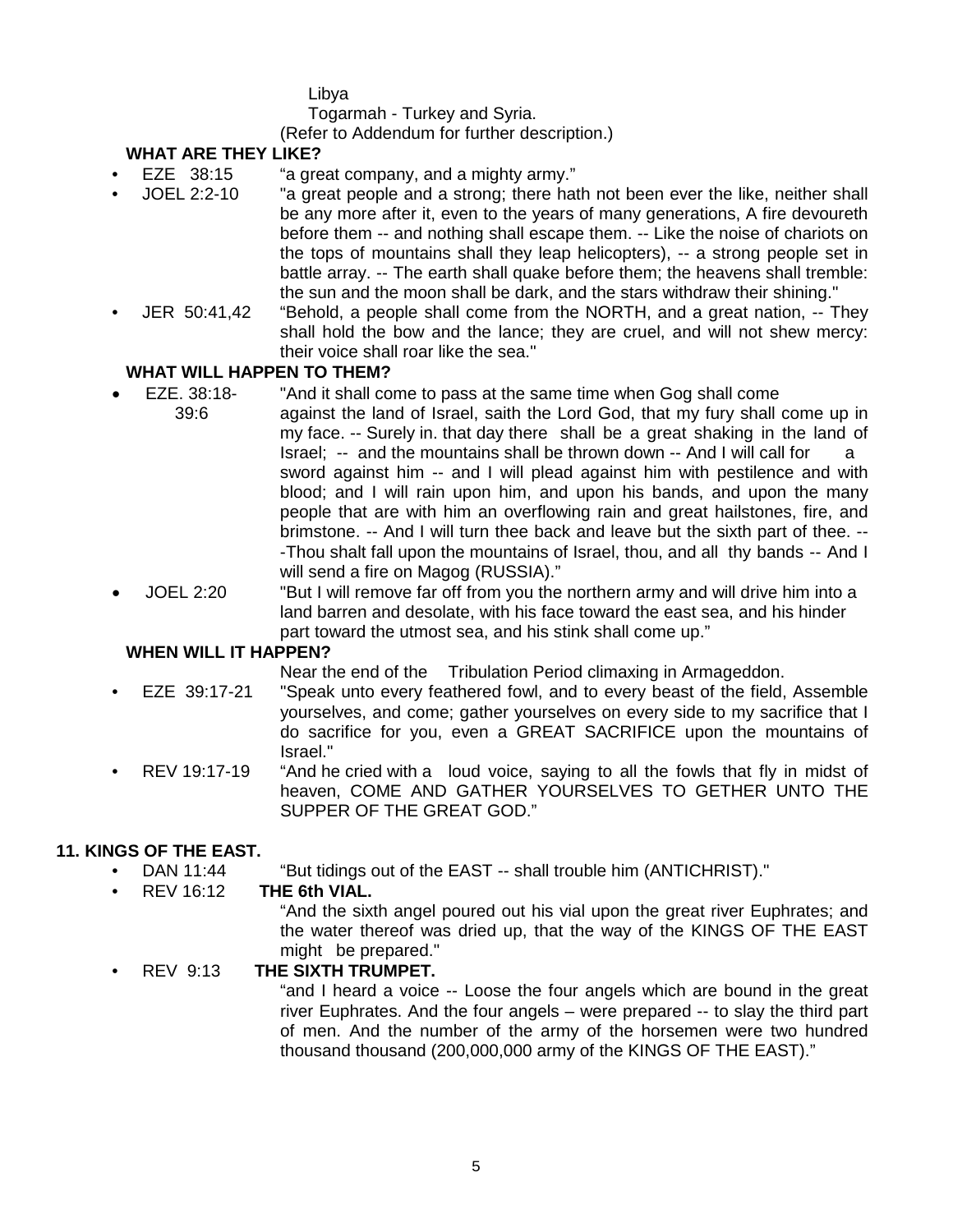## **12. KINGS OF THE EARTH.**

- REV 18:9 "And the KINGS OF THE EARTH who have committed fornication and lived deliciously with her (Babylon - the United States), shall bewail her, lament for her, when they shall see the smoke of her burning."
- REV 16:13,14 "And I saw three unclean spirits like frogs come out of the mouth of the dragon (the DEVIL), and out of the mouth of the beast (the ANTICHRIST), and out of the mouth of the false prophet (the WORLD RELIGIOUS LEADER). For they are the spirits of devils, working miracles, which go forth unto the KINGS OF THE EARTH and of the whole world, to gather them to the battle of that great day of God Almighty (ARMAGEDDON)."
- REV 19:19 "And I saw the beast (ANTICHRIST) and the KINGS OF THE EARTH, and their armies, gatheredtogether to make war against him (KING OF KINGS and LORD OF LORDS – the LORD JESUS CHRIST) that sat on the horse, and against his army (the HEAVENLY SAINTS)."

## **13. KING OF KINGS AND LORD OF LORDS AND HIS ARMY.**

- REV 17:14 "These (BEAST ALLIANCE) shall make war with the Lamb, and the Lamb shall over come them: for he is LORD OF LORDS, and KING OF KINGS: and they that are with him are called, and chosen, and faithful (HIS ARMY)."
- REV 19:11-21 "And I saw heaven opened, and behold a white horse; and he that sat upon him was called Faithful and True, and in righteousness he doth judge and make war. -- And the armies which were in heaven followed him upon white horses, clothed in fine linen, white and clean. And out of his mouth goeth a sharp sword, that with it he should smite the nations: and he shall rule them with a rod of iron: and he treadeth the winepress of the fierceness and wrath of Almighty God. And he hath on his vesture and on his thigh a name written KING OF KINGS, AND LORD OF LORDS."

# **14. KINGDOMS OF THIS WORLD BECOME THE KINGDOMS OF THE LORD.**

**THE SEVENTH TRUMPET.** 

"And the seventh angel sounded: and there were great voices in heaven, saying, THE KINGDOMS OF THIS WORLD ARE BECOME THE KINGDOMS OF OUR LORD, AND OF HIS CHRIST: and he shall reign for ever and ever."

- REV 6:12-17 **THE 6th SEAL.** "And the KINGS OF THE EARTH, and the great men, and the rich men, and the chief captains, and the mighty men, and every bondman, and every free man, hid themselves in the dens and in the rocks of the mountains; And said to the mountains, and rocks, Fall on us, and hide us from the face of him that sitteth on the throne, and from the wrathof the Lamb: For the great day of his wrath is come; and who shall be able to stand?"
- DAN 2:44 "And in the days of these kings (BEAST ALLIANCE) shall the God of heaven set up A KINGDOM, WHICH SHALL NEVER BE DESTROYED: and the KINGDOM shall not be left to other people, but it shall break in pieces and consume all these kingdoms, and it shall stand for ever."
- DAN 7:26, 27 "and they shall take away his (ANTICHRIST) dominion, to consume and to destroy it unto the end. And the KINGDOM and DOMINION, and the GREATNESS OF THE KINGDOM under the whole heaven, shall be given to the people of the saints of the most High, whose KINGDOM IS AN EVERLASTING KINGDOM, and ALL DOMINIONS shall serve and obey him (THE KING OF KINGS and LORD OF LORDS)."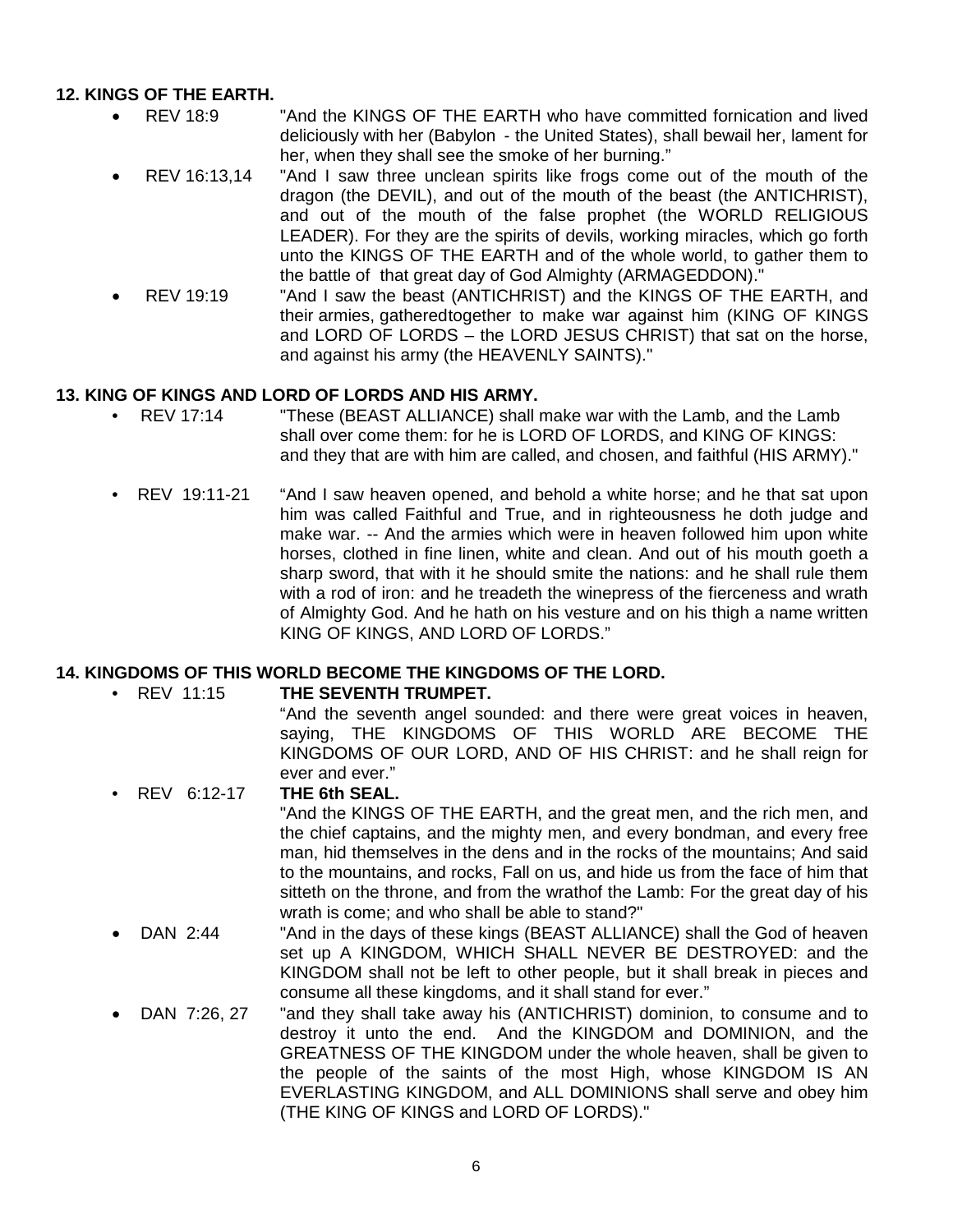#### ADDENDUM-1

---------

## **THE NORTHERN CONFEDERACY –** EZEKIEL 38 & 39

### **EZEKIEL 38:1-3**

"And the word of the Lord came unto me, saying, Son of Man, set thy face against **GOG**, the land of **MAGOG**, the chief prince of **MESHECH** and **TUBAL**, and prophesy against him, And say, Thus saith the Lord God; Behold, I am against thee, O **GOG**, the chief prince of **MESHECH** and **TUBAL**:"

**GOG**, the land of **MAGOG**, **MESHECH** and **TUBAL** is the nation of **RUSSIA**.

**GOG** is the prince and **MAGOG** is his land.

The word **GOG** is a word for **RULER** and means **ROOF** or **MAN ON TOP**.

**MAGOG**, **MESHECH** and **TUBAL** were **NOAH'S grandsons**, the sons of **JAPHETH**, and settled in the land known today as **RUSSIA**.

**MESHECH** and **TUBAL'S** descendants were founders of two major cities in **RUSSIA**. They still bear their names only spelled a little different.

**TUBAL'S** descendants founded the city of **TOBOLSK** in oriental **RUSSIA**.

**MECHECH'S** descendants founded the city of the **MUSKOVITES (MOSCOW).**

**RUSSIA** is the largest country in the World, with 8,647,250 square miles, nearly 2 1/2 times the size of the United States. It occupies no less than one sixth of the earth's land area.

Ezekiel 38:6 refers to the **"NORTH QUARTERS"** and this means **NORTH** of Israel. **MOSCOW** is directly **NORTH** of Jerusalem.

The final proof that Ezekiel was talking about **RUSSIA** is in the Hebrew word that is translated **CHIEF** in Ezekiel 38:2,3. The word in Hebrew is **ROSH**, The literal Hebrew reads, **"THE PRINCE OF ROSH, MESHECH AND TUBAL."** This word **ROSH** is still used in some modern languages today for **RUSSIA**.

### **EZEKIEL 38:4-6**

"And I will turn thee back, and put hooks into thy jaws, and I will bring thee forth, and all thine army, horses and horsemen, all of them clothed with all sorts of armour, even a great company with bucklers and shields, all of them handling swords; **PERSIA, ETHIOPIA,** and **LIBYA** with them; all of them with shield and helmet: **GOMER,** and all his bands; the house of **TOGARMAH** of the north quarters, and all his bands: and **MANY PEOPLE** with thee."

### **PERSIA**

**PERSIA** is modern **IRAN. AFGHANISTAN** (formerly the province of Parthia) comprised the eastern one-third of **PERSIA,** so **RUSSIA** has already absorbed a large part of the old **PERSIAN EMPIRE,**  and it would appear the stage is set to take the remainder.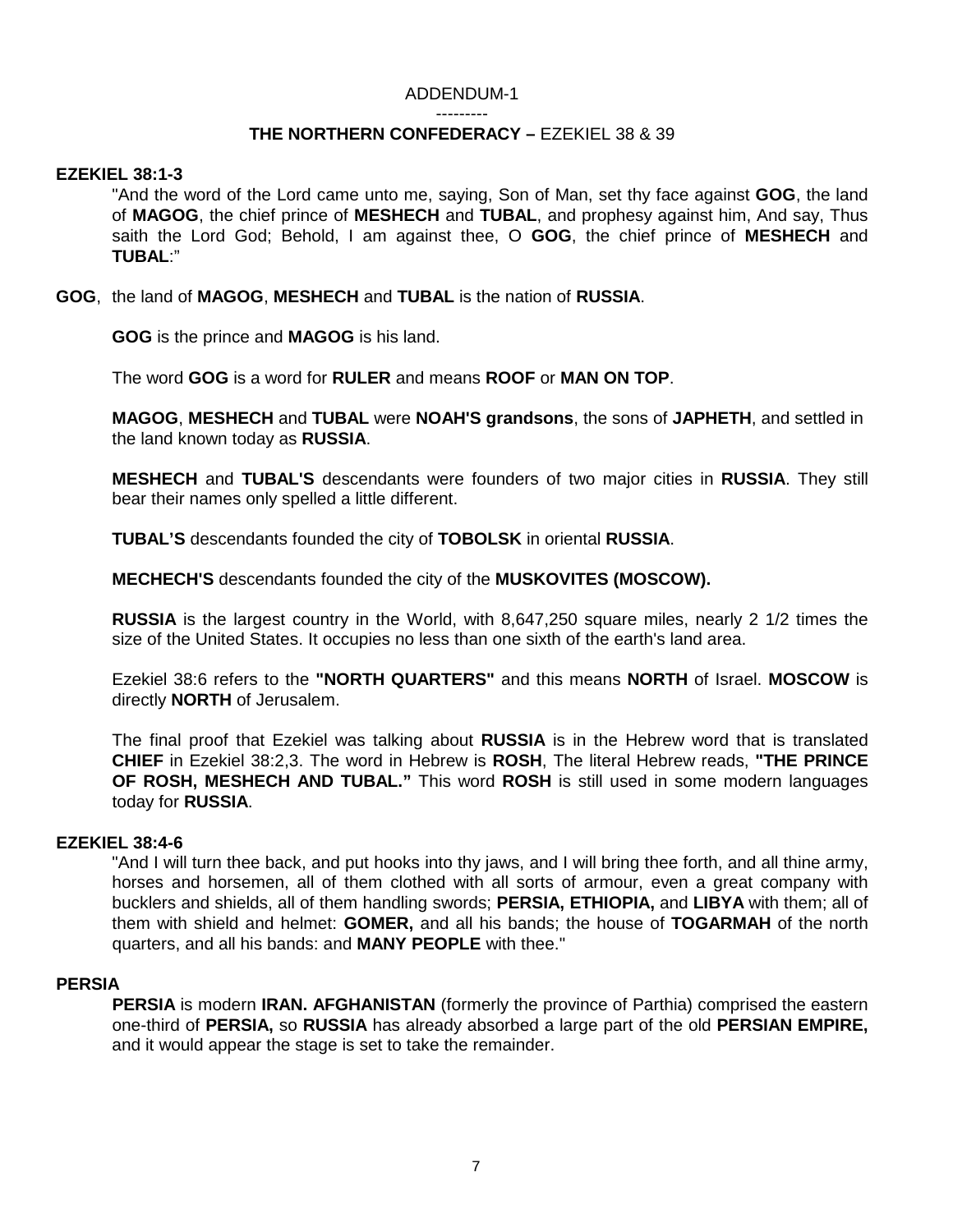## **ETHIOPIA**

The new government in **ETHIOPIA** is communist in nature and ties with the United States have been severed. In 1977 **ETHIOPIA** signed agreements with **RUSSIA.** In 1978, with the help of Soviet advisors and 20,000 Cuban troops, **ETHIOPIA** is now a **RUSSIAN** satellite nation in Africa.

### **LIBYA**

After **LIBYA** became an independent nation again in 1952, it became practically an American outpost, with one of the largest air bases in the world established at Tripoli. In 1969, the current Marxist dictator, Col. Muammar el-Qaddafi, seized power. **LIBYA** then turned to **RUSSIA** for arms and political advantage. Qaddafi is violently anti-Israel, antiAmerican and **pro-RUSSIAN.** It is reasonable, in light of present political conditions, that **LIBYA** will join with **RUSSIA** when the invasion comes.

### **GOMER**

Most Bible authorities agree that **GOMER** refers to the **EAST GERMANS.** In the Talmud, **GOMER**  is identified as **GERMANI. GERMANY** has been **RUSSIA'S** right arm in extending colonial Communism to other nations. In Africa, Cuba has provided the foot soldiers, but the **EAST GERMANS** have provided the officers and the expertise. See note below.

## **TOGARMAH**

**TOGARMAH** was a region of present-day **TURKEY** in the time of Ezekiel, and doubtless came to be identified with the area from the Mediterranean Sea to Ararat. After World War II, **TURKEY** became an ally of the United.States and under the Dulles-Eisenhower program of containing **RUSSIAN** aggression, missiles with nuclear warheads were established along the **RUSSIAN** border. Because of the failure of the United States to back **TURKEY** 100 percent in the Cyprus-Grecian affair, U.S. bases were closed, and in 1978, **TURKEY** signed a non-aggression pact with **RUSSIA**. It is widely accepted that **TOGARMAH**, modern **TURKEY**, could fall into the Communist camp at any time, in spite of the alignment with NATO. The rabbis of Israel say that when **RUSSIA** marches into **TURKEY,** Israel should prepare for the coming of the Messiah. See note below

### **OTHER NATIONS**

In addition to the specific nations singled out in Ezekiel 38:1-6 for the final attempt to destroy Israel, there will be **OTHER NATIONS** who will be in agreement and back the **NORTHERN CONFEDERACY.** In Ezekiel 38:6, the prophet states clearly that there will be **"MANY PEOPLE**  with thee (**RUSSIA)."** This would doubtless include most of the present **ISLAMIC NATIONS** that are united in their animosity against Israel. They appear to have no compunctions about subjugating their Islamic religious principles to atheistic **RUSSIA** when it comes to insuring what they believe will be the final settlement of the Israeli question by annihilation. These Islamic enemy countries that surround Israel sprawl across two continents, Africa and Asia. Besides **SYRIA and EGYPT,** that will be annihilated themselves in Phase I (refer to chart), there is **MOROCCO, ALGERIA, TUNISIA, SUDAN, IRAQ, PAKISTAN, BAHRAIN, KUWAIT, OMAN, QATAR, YEMEN-ADEN, YEMEN-SANA, UNITED ARAB EMIRATES, and LEBANON. JORDAN** seems to be pro-West (Dan 11:41) but anti-Israel. **SAUDI ARABIA** is economically and militarily tied to the United States and is very much in fear of **RUSSIA** yet at the sime time very anti-Israel.

**Note:** This article was written in 1983 when the Soviet Empire was still in existence along with its communist influences. Some of the conclusions in this article may need reconsideration after the collapse of communism. Gomer was thought to be East Germany and is today part of the nation of Germany which is part of the EU and NATO. Togarmah is considered to be Turkey. Turkey is part of NATO but having relationship problems with the United States. The relationships of these countries need to constantly be reviewed in light of Bible prophecy.